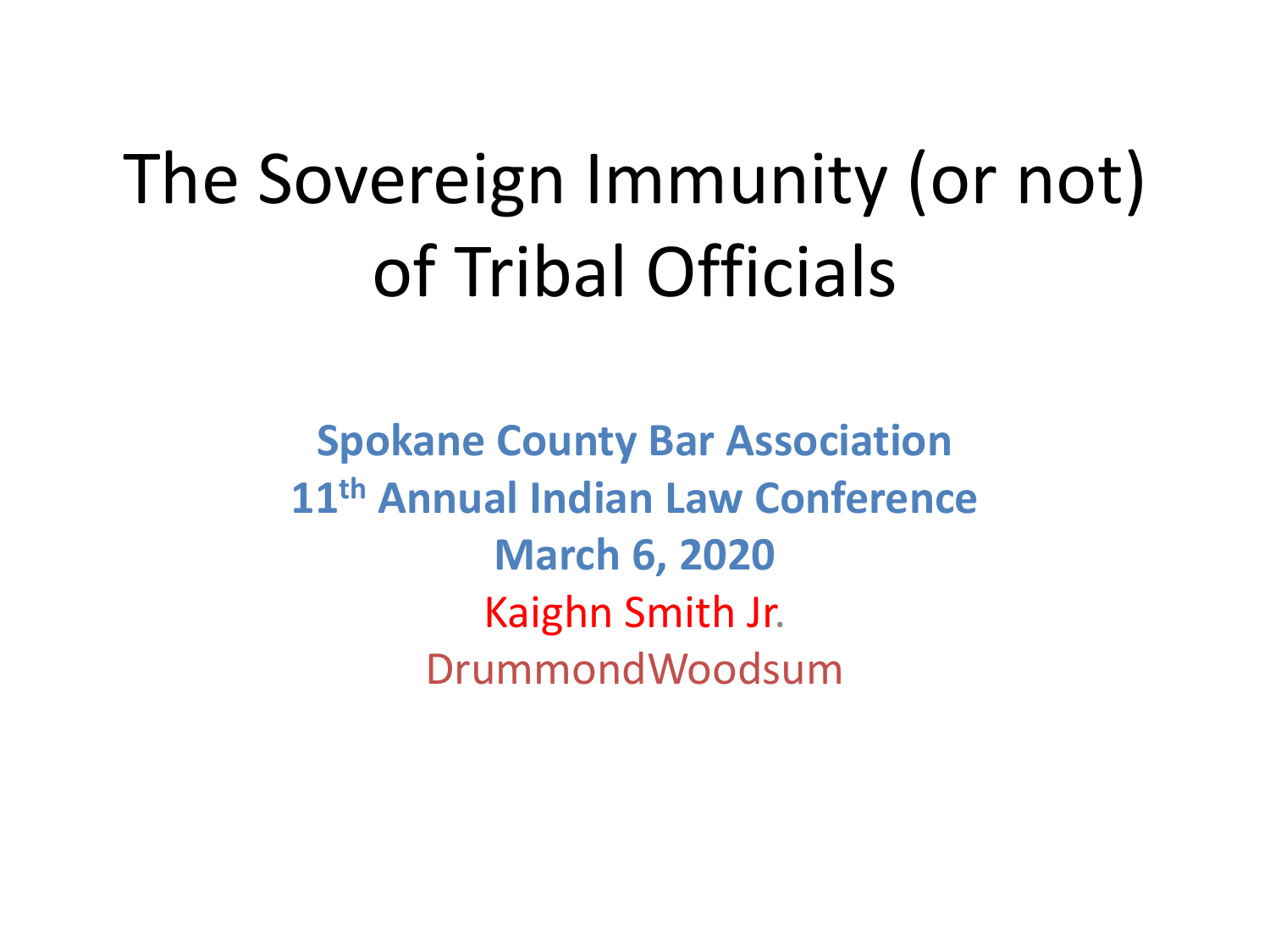## **FUNDAMENTALS**

\* Suits against individual tribal members do not implicate tribal sovereign immunity. They may implicate controversies about state or tribal court jurisdiction, but not sovereign immunity.

\* Sovereign immunity is relevant only if the suit implicates the individual's Tribe as the "real party in interest."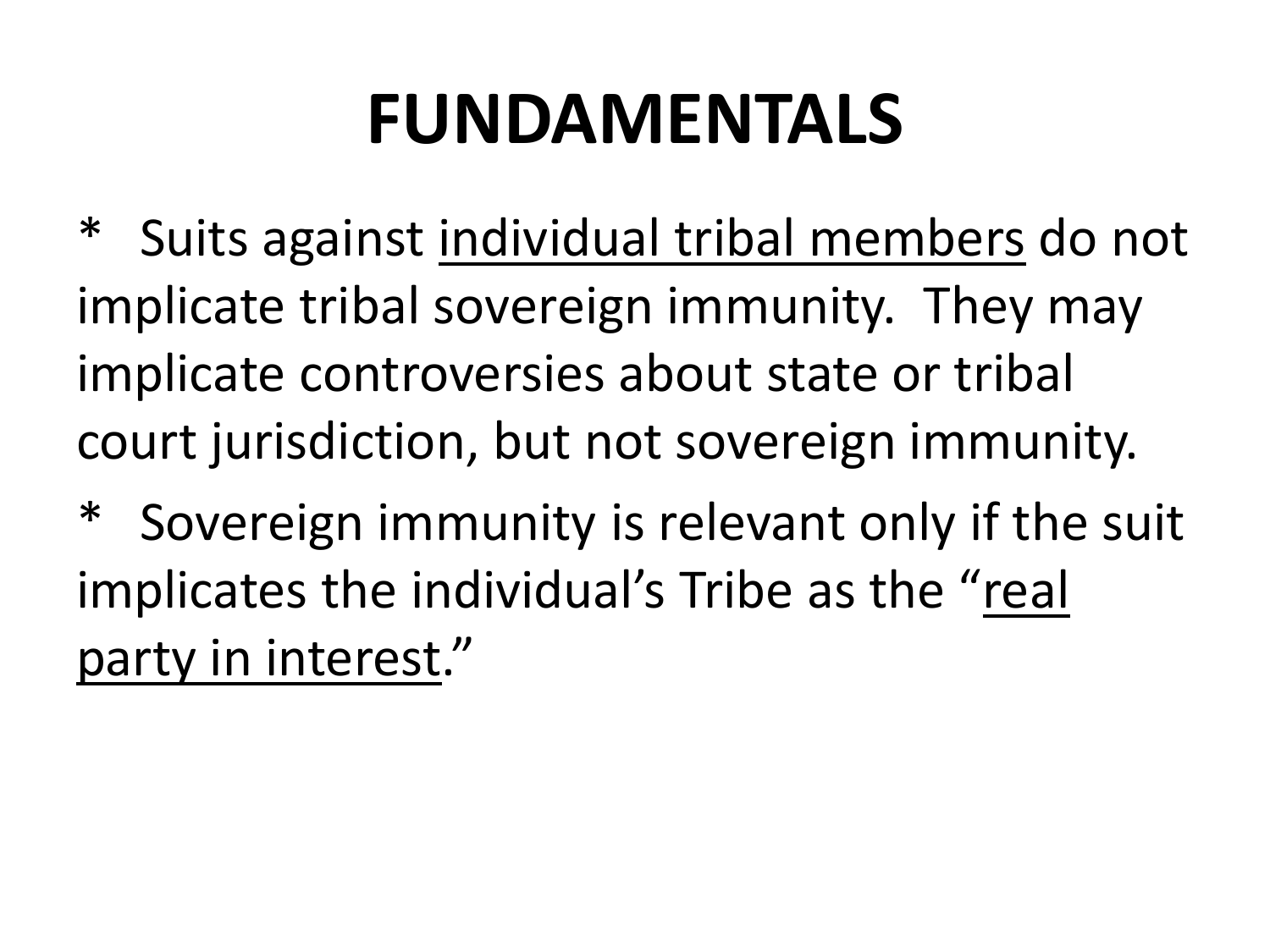#### **PARTY CHARACTERIZATION IRRELEVANT**

Just because the caption of a case states that a tribal official is sued in his or her "official capacity" does not mean that the Tribe is the "real party in interest."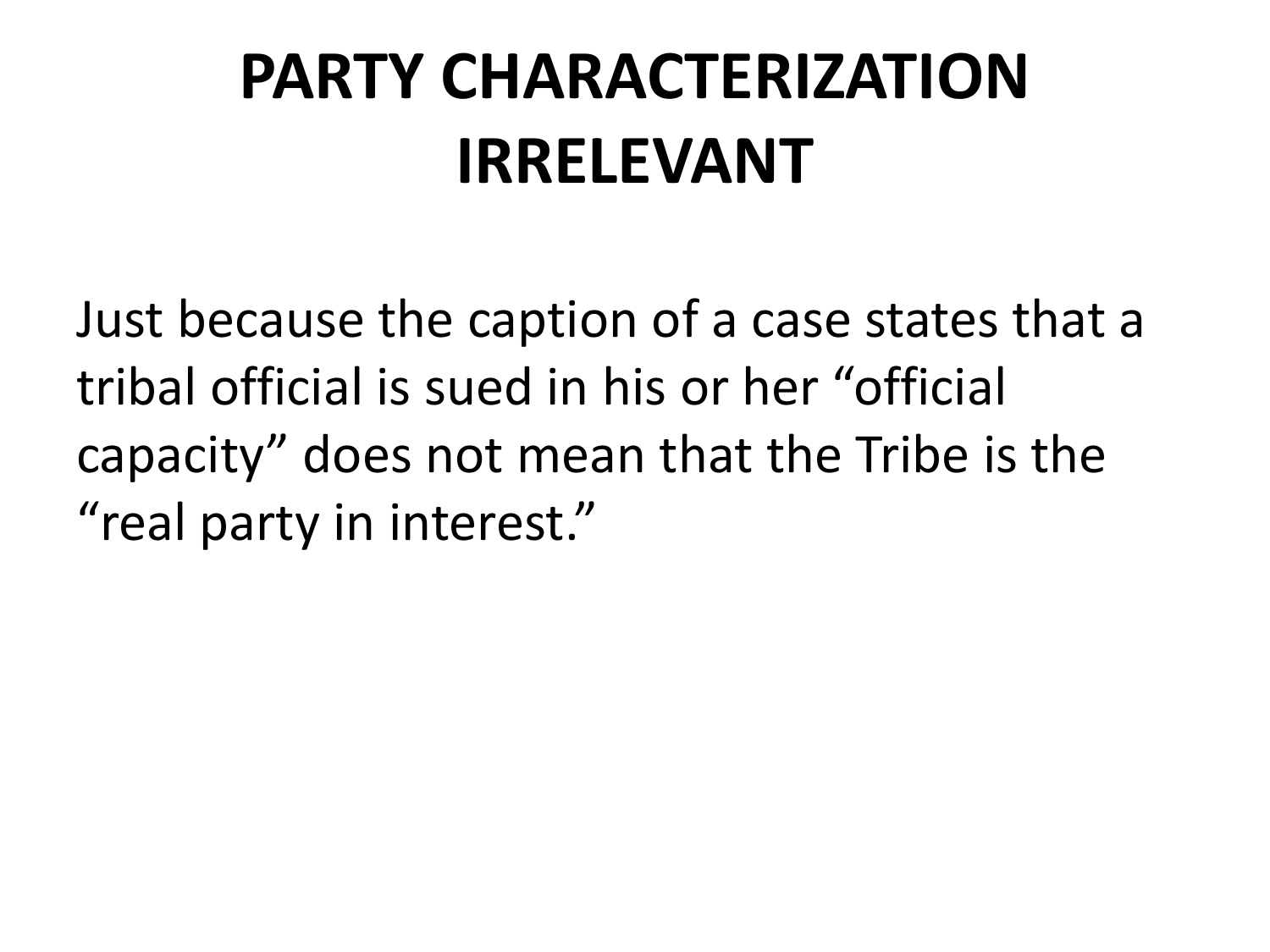## **ACTING WITHIN SCOPE OF OFFICIAL DUTIES IRRELEVANT**

"The test for immunity is not whether the alleged wrongdoing occurred when the officer or employee acted within the scope of his or her duties, but whether the remedy is sought against the Tribe."

ALI, draft *Restatement of the Law of American Indians*, Reporters' Notes to Section 33, Council Draft (Dec., 2019).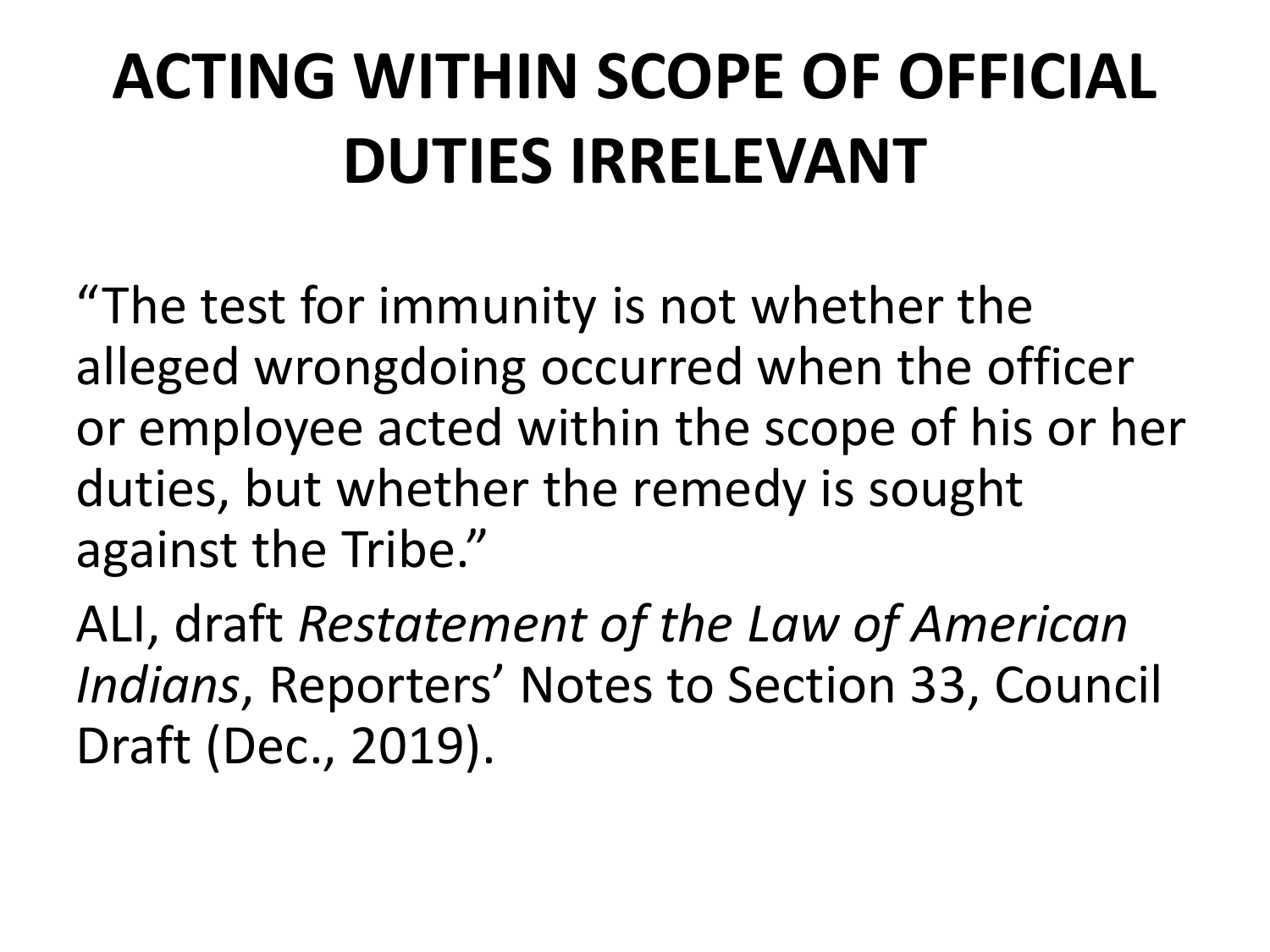## **ACTING WITHIN SCOPE OF OFFICIAL DUTIES IRRELEVANT**

"By its essential nature, an individual or personal capacity suit against an officer seeks to hold the officer personally liable for the wrongful conduct taken *in the course of her official duties*. As the officer *personally* is the target of the litigation, she may not claim sovereign immunity – and that is so regardless of whether she was acting under color of tribal or state law at the time of the wrongful conduct in question." *Pistor v. Garcia,* 791 F.3d 1104, 1112 (9th Cir. 2015).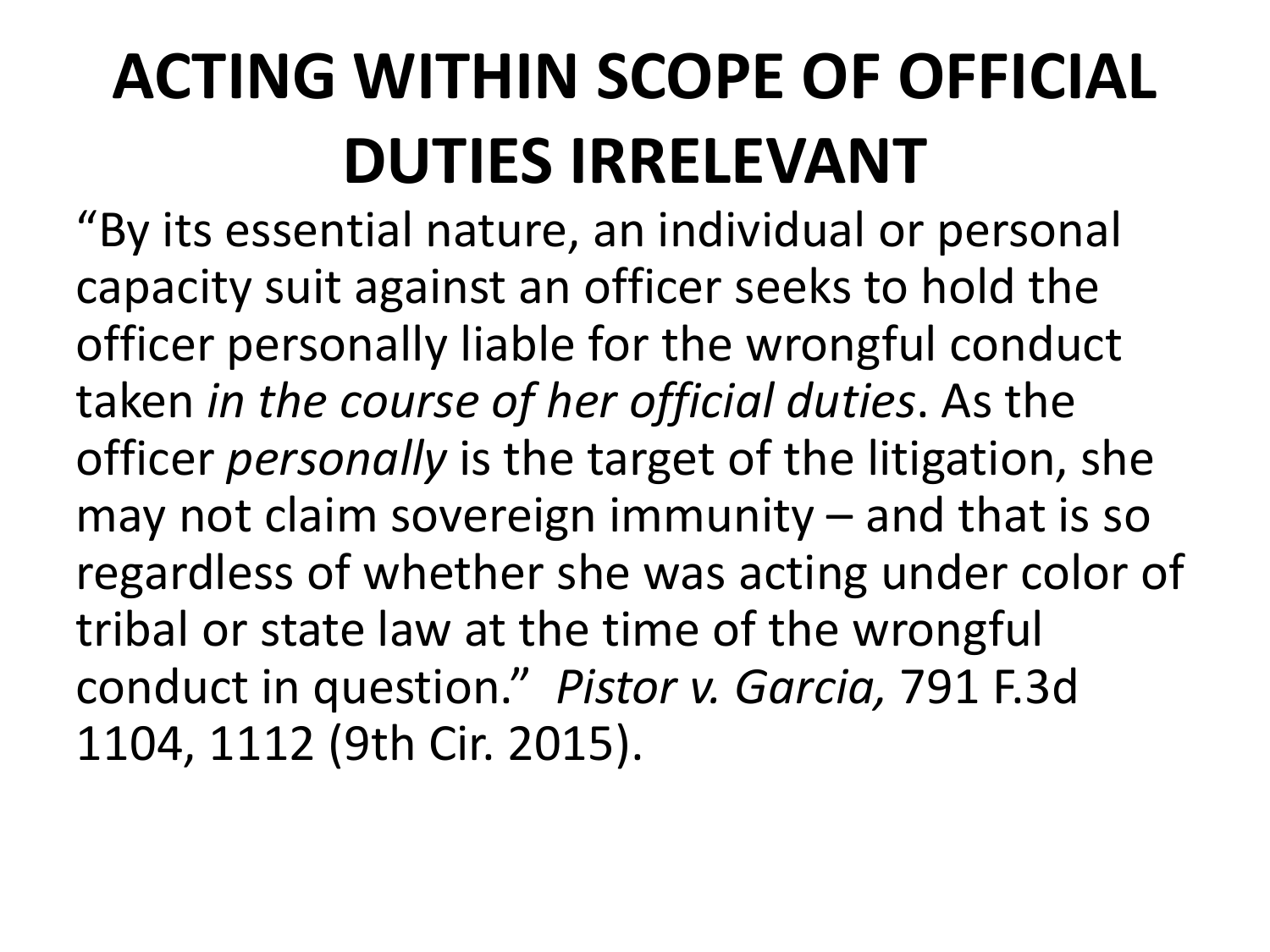### **REAL PARTY IN INTEREST TEST**

The Tribe is the real party in interest if the remedy sought is (A) for retroactive money damages from the Tribe, (B) would have a direct effect on the Tribe's property, or (C) would force the tribal official to act or refrain from acting in his or her office.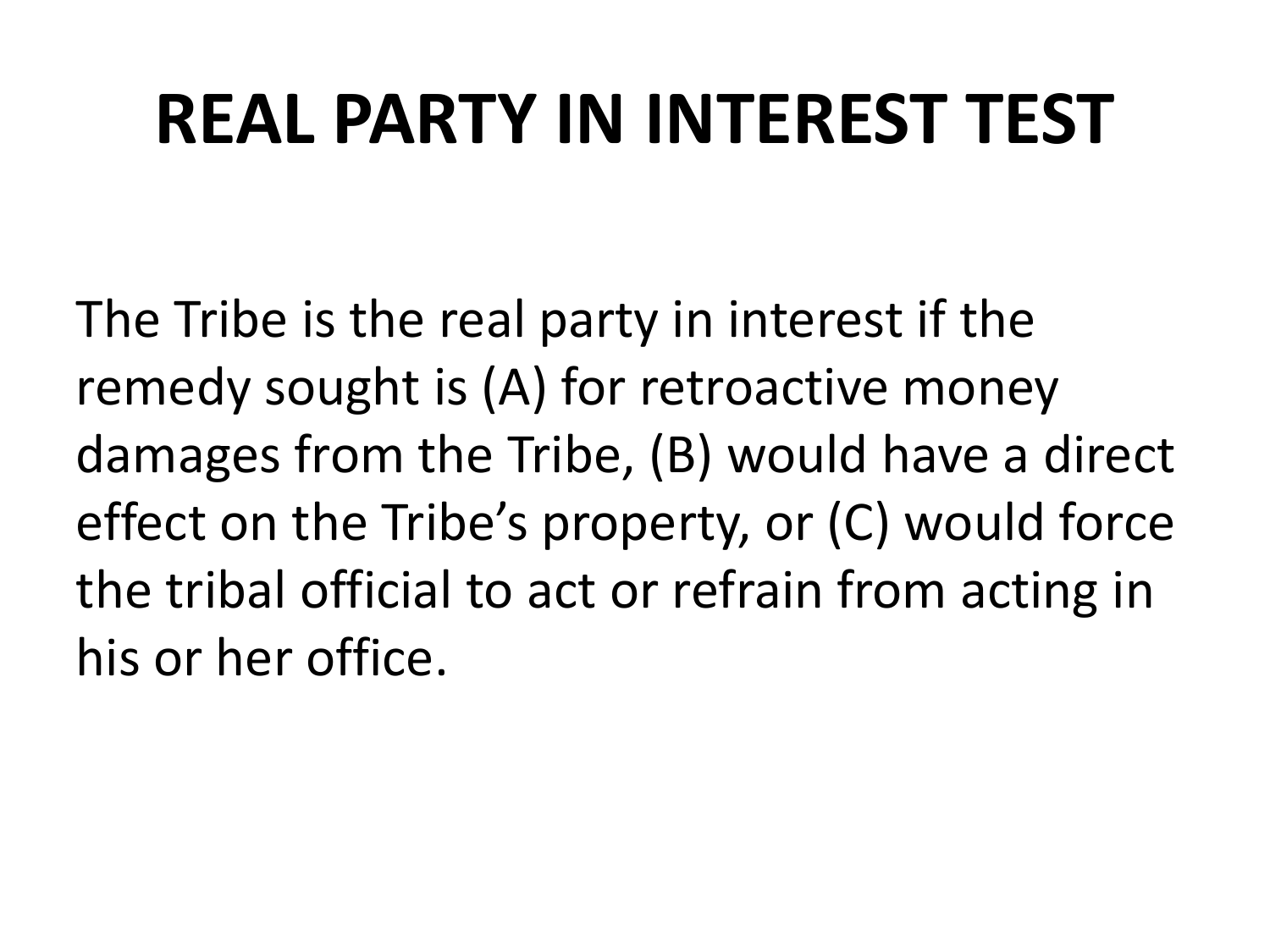#### **EX PARTE YOUNG EXCEPTION**

Tribal officials are subject to suit for prospective injunctive or declaratory relief to prevent violations of federal law. *Santa Clara Pueblo v. Martinez*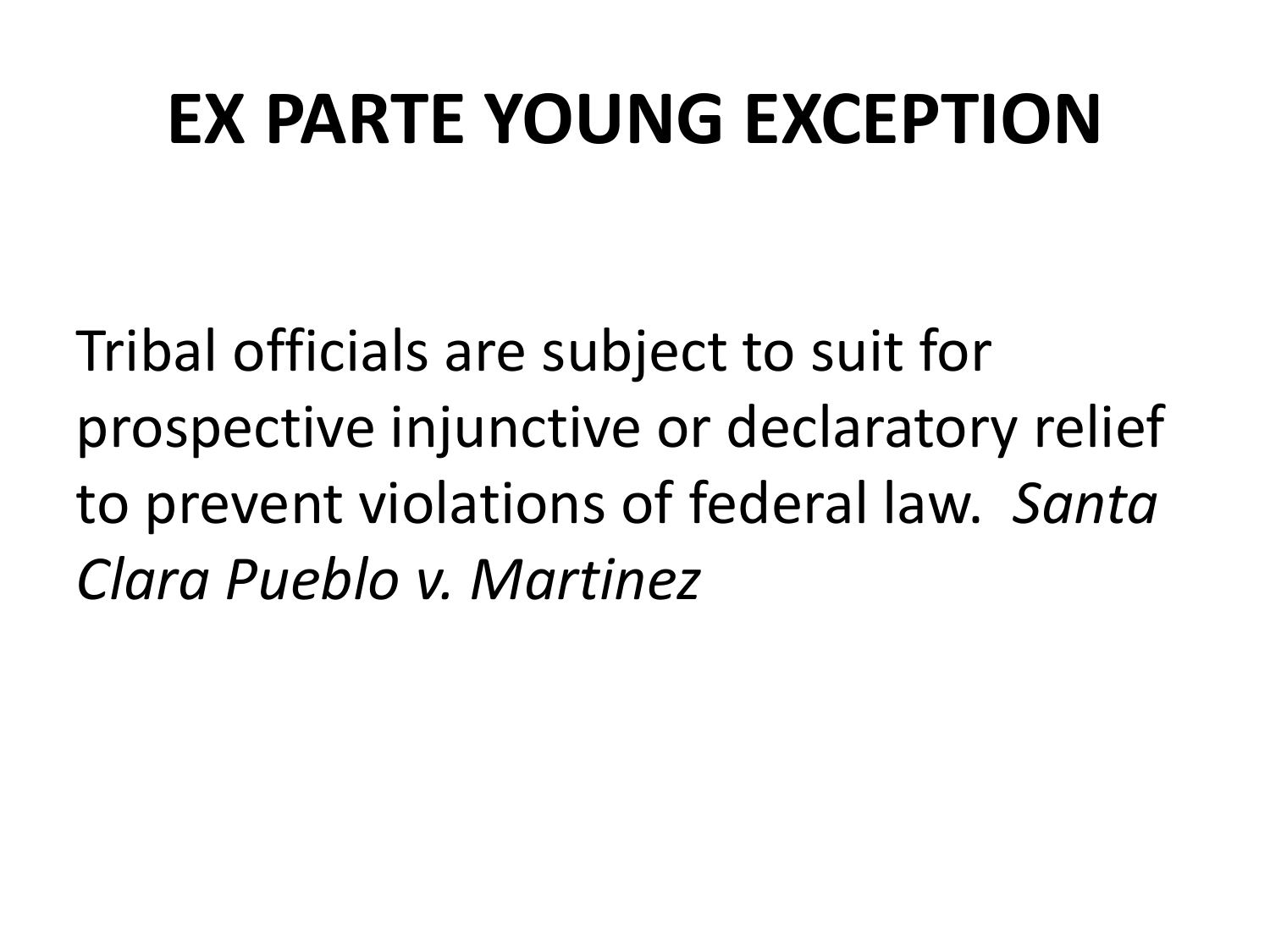## **LEWIS V. CLARKE**

- The defendant was acting within the scope of his employment for the Mohegan Tribe of CT at the time of the accident on a CT highway.
- He was sued for money damages for negligence.
- Just because he was acting within the scope of his employment for the Tribe did not render him immune from suit.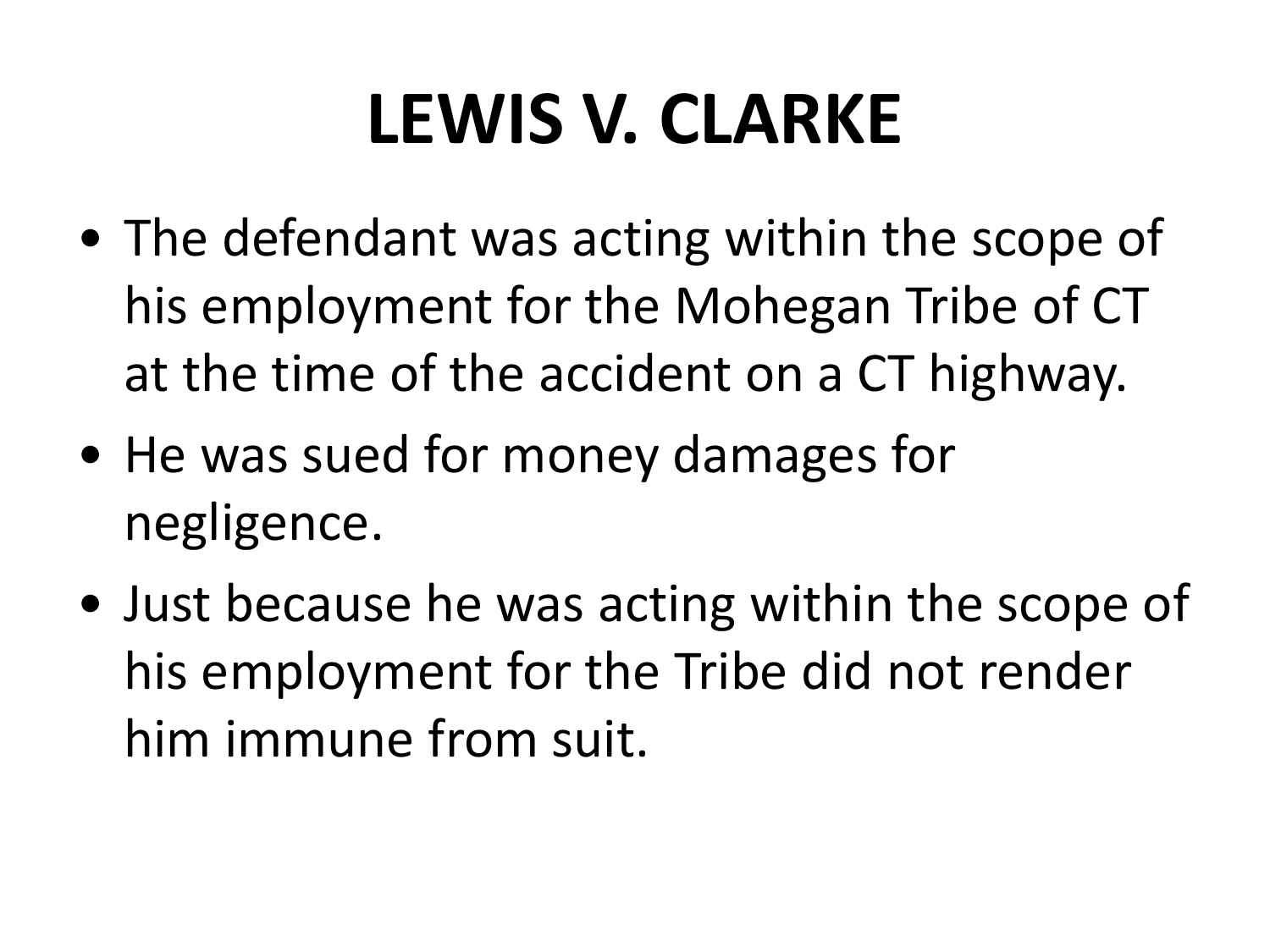# **LEWIS V. CLARKE**

The Mohegan Tribe of CT was not the "real party in interest":

- The remedy sought was not for retroactive money damages from the Tribe.
- The remedy sought would not have a direct effect on the Tribe's property.
- The remedy sought would not force the tribal official to act or refrain from acting in his or her office.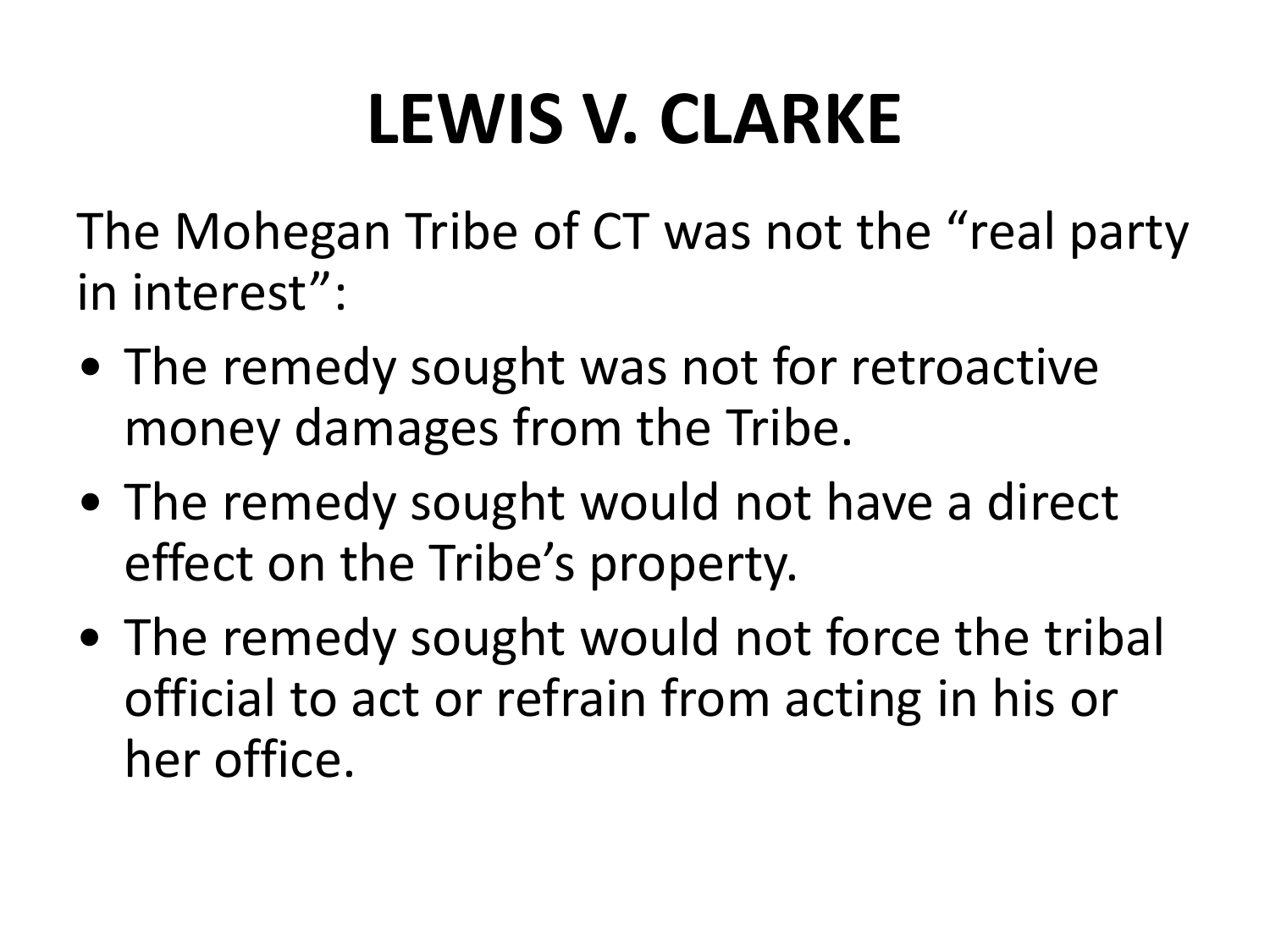## **LEWIS V. CLARKE**

The Mohegan Tribe's law requiring it to indemnify Clarke did not make the Tribe the "real party in interest":

- The remedy sought was not for retroactive money damages from the Tribe.
- "The critical inquiry is who may be legally bound by the court's adverse judgment, not who will ultimately pick up the tab."